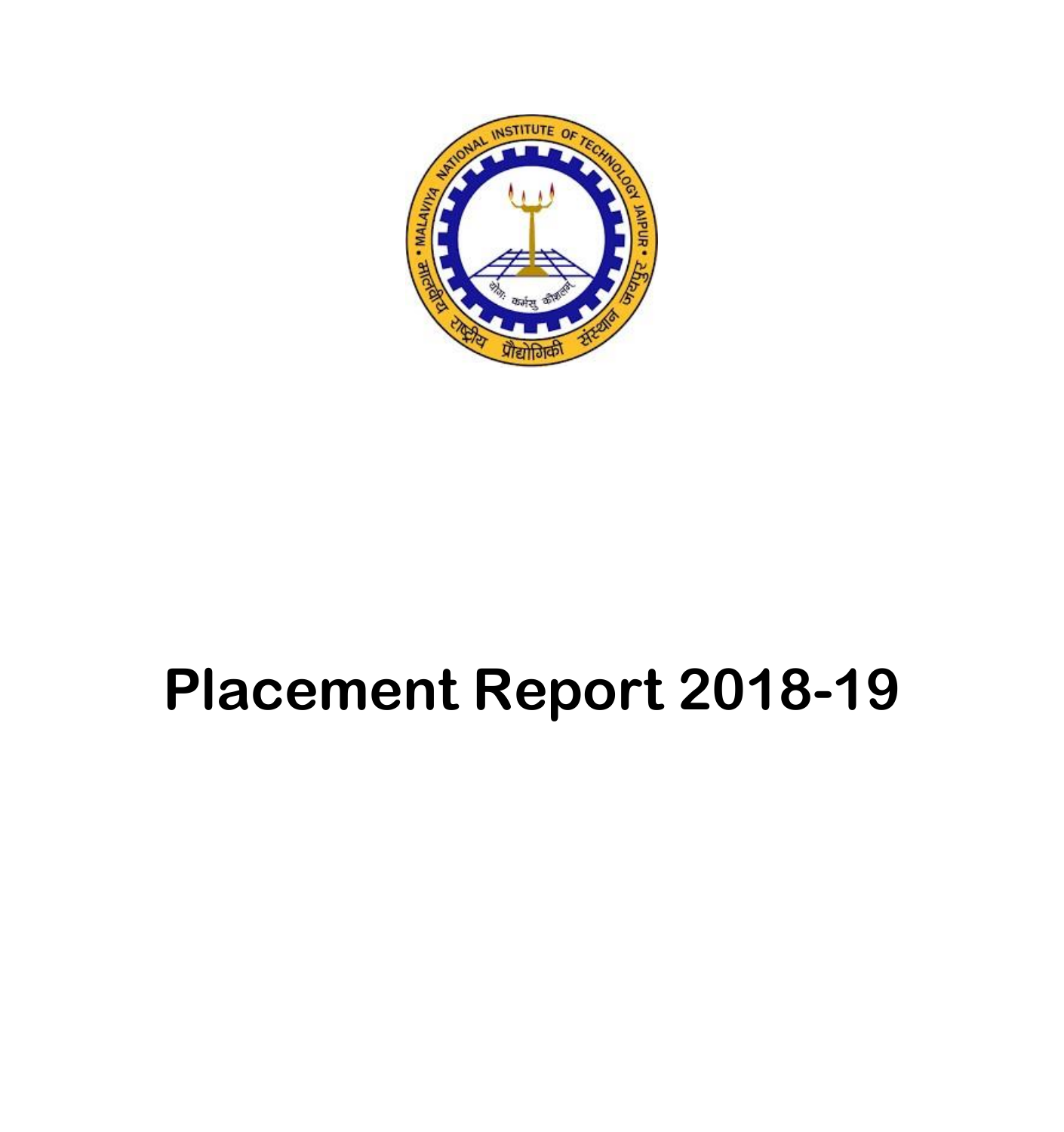### **UG Placement Statistics**

| <b>Total Placements</b> |                                                    |                                  |  |
|-------------------------|----------------------------------------------------|----------------------------------|--|
| Sr. No.                 | <b>Branch Name</b>                                 | <b>No. of Placed</b><br>students |  |
| $\mathbf{1}$            | <b>B.Arch</b>                                      | 30                               |  |
| $\overline{2}$          | <b>Chemical Engineering</b>                        | 67                               |  |
| $\overline{3}$          | <b>Civil Engineering</b>                           | 59                               |  |
| $\overline{\mathbf{4}}$ | <b>Computer Engineering</b>                        | 86                               |  |
| 5                       | <b>Electronics &amp; Communication Engineering</b> | 70                               |  |
| 6                       | <b>Electrical Engineering</b>                      | 61                               |  |
| $\overline{7}$          | <b>Mechanical Engineering</b>                      | 74                               |  |
| 8                       | <b>Metallurgical Engineering</b>                   | 58                               |  |
|                         | <b>Total</b>                                       | 505                              |  |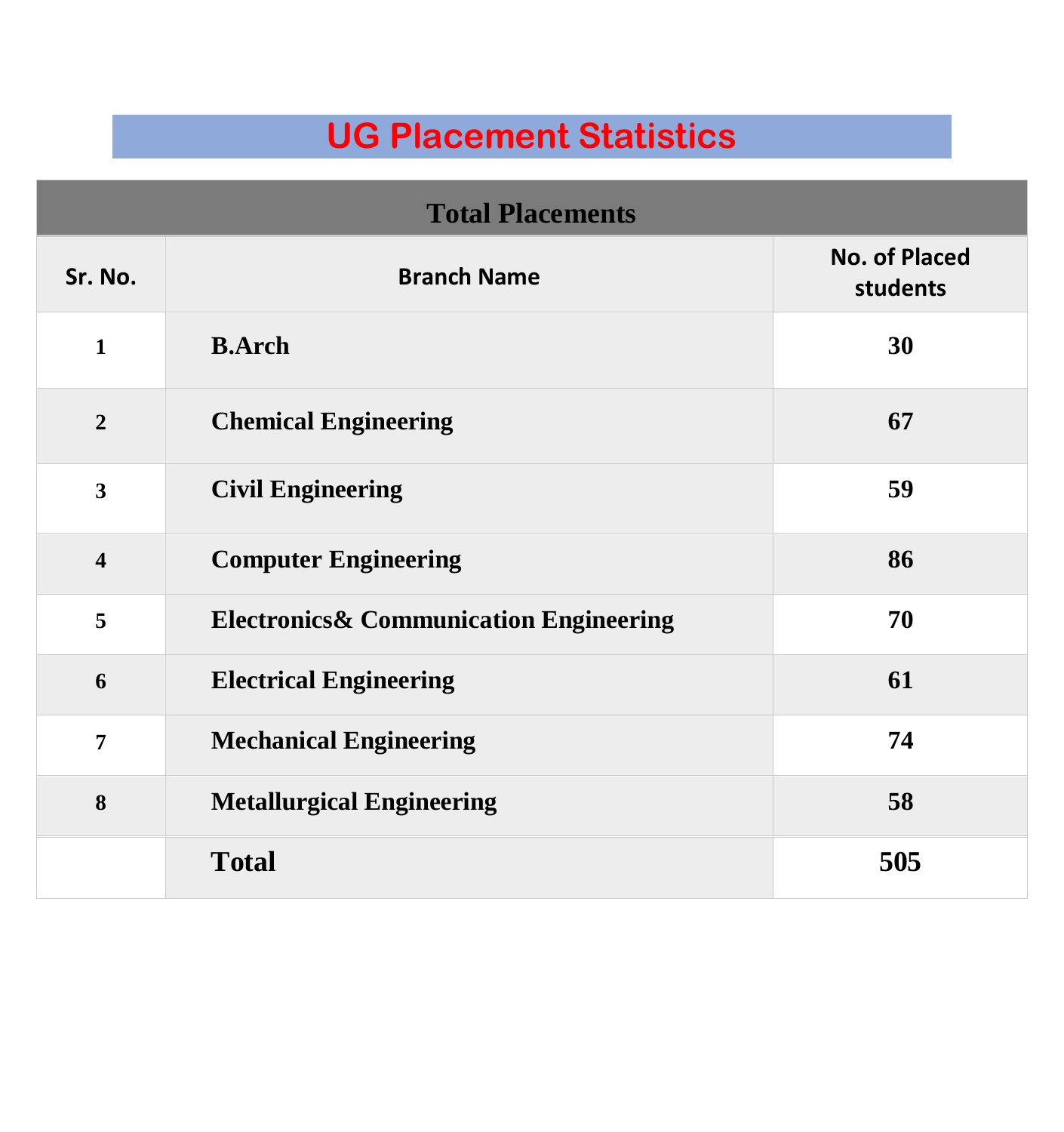## **Total Placements**

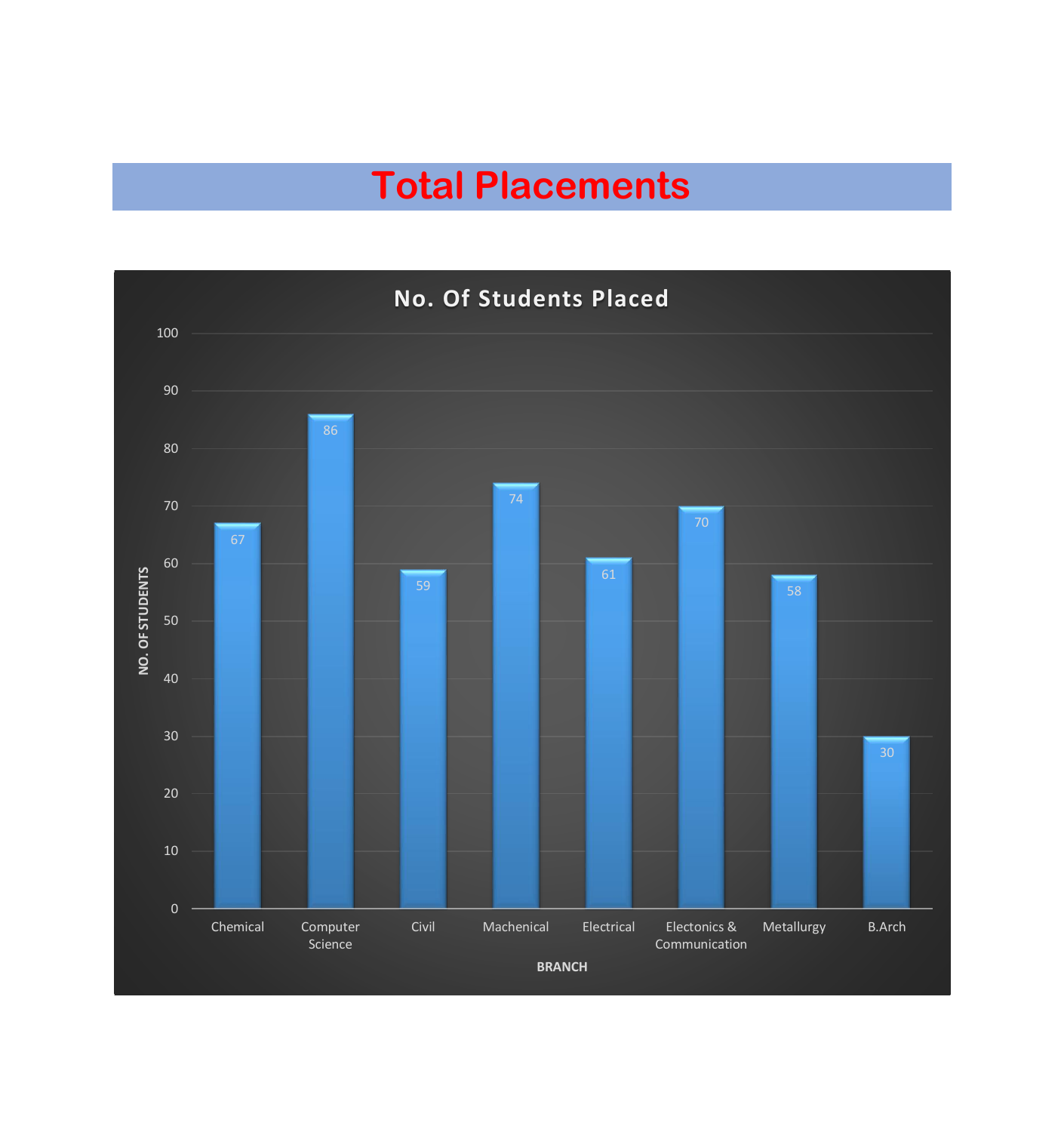| <b>Total Package Details of UG(in LPA)</b> |                |
|--------------------------------------------|----------------|
| <b>Maximum</b>                             | <b>Average</b> |
| <b>37.00</b>                               | 8.09           |

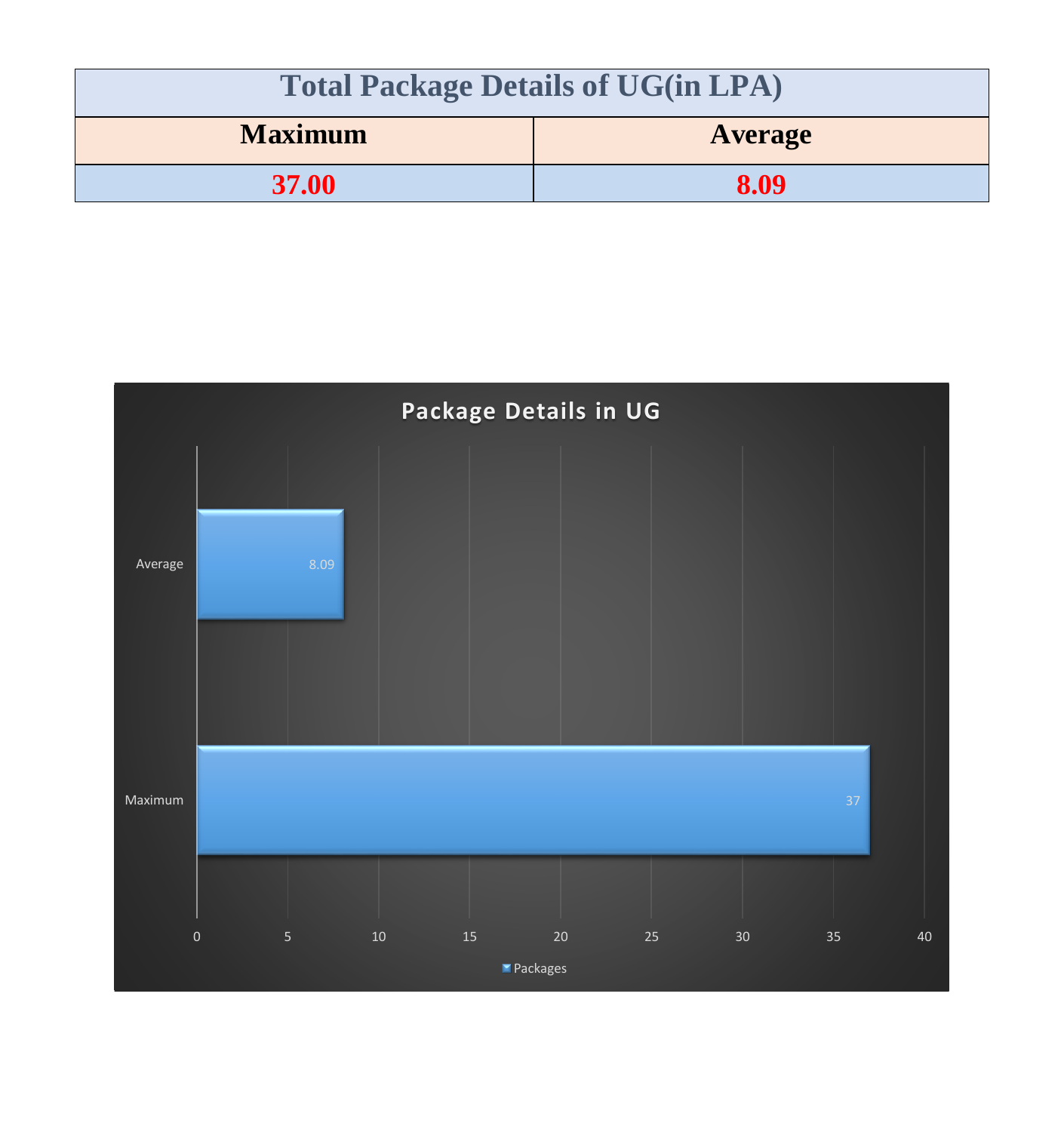| <b>Branch</b>                     | <b>Students Total</b><br><b>Placed</b> | <b>Offers</b> | <b>Eligible</b><br><b>Students</b> | $%$ of $\qquad$<br><b>Placed</b><br><b>Students</b> | <b>Highest Average</b><br>Package Package |       |
|-----------------------------------|----------------------------------------|---------------|------------------------------------|-----------------------------------------------------|-------------------------------------------|-------|
| <b>B.ARCH</b>                     | 30                                     | 30            | 30                                 | 100                                                 | $\overline{7}$                            | 5.03  |
| <b>CHEMICAL</b>                   | 67                                     | 77            | 89                                 | 75.28                                               | 11                                        | 6.68  |
| <b>CIVIL</b>                      | 59                                     | 65            | 75                                 | 78.67                                               | 10.5                                      | 5.99  |
| <b>COMPUTER</b><br><b>SCIENCE</b> | 86                                     | 90            | 87                                 | 98.85                                               | 37                                        | 13.36 |
| <b>ELECTRONICS</b><br>AND COMM.   | 70                                     | 74            | 92                                 | 76.09                                               | 32.5                                      | 10.03 |
| <b>ELECTRICAL</b>                 | 61                                     | 72            | 69                                 | 88.41                                               | 14                                        | 6.82  |
| <b>MECHANICAL</b>                 | 74                                     | 82            | 82                                 | 90.24                                               | 11                                        | 6.59  |
| <b>METALLURGY</b>                 | 58                                     | 60            | 71                                 | 81.69                                               | 12.93                                     | 6.58  |
| <b>Total</b>                      | 505                                    | 550           | 595                                | 84.87                                               | 37                                        | 8.09  |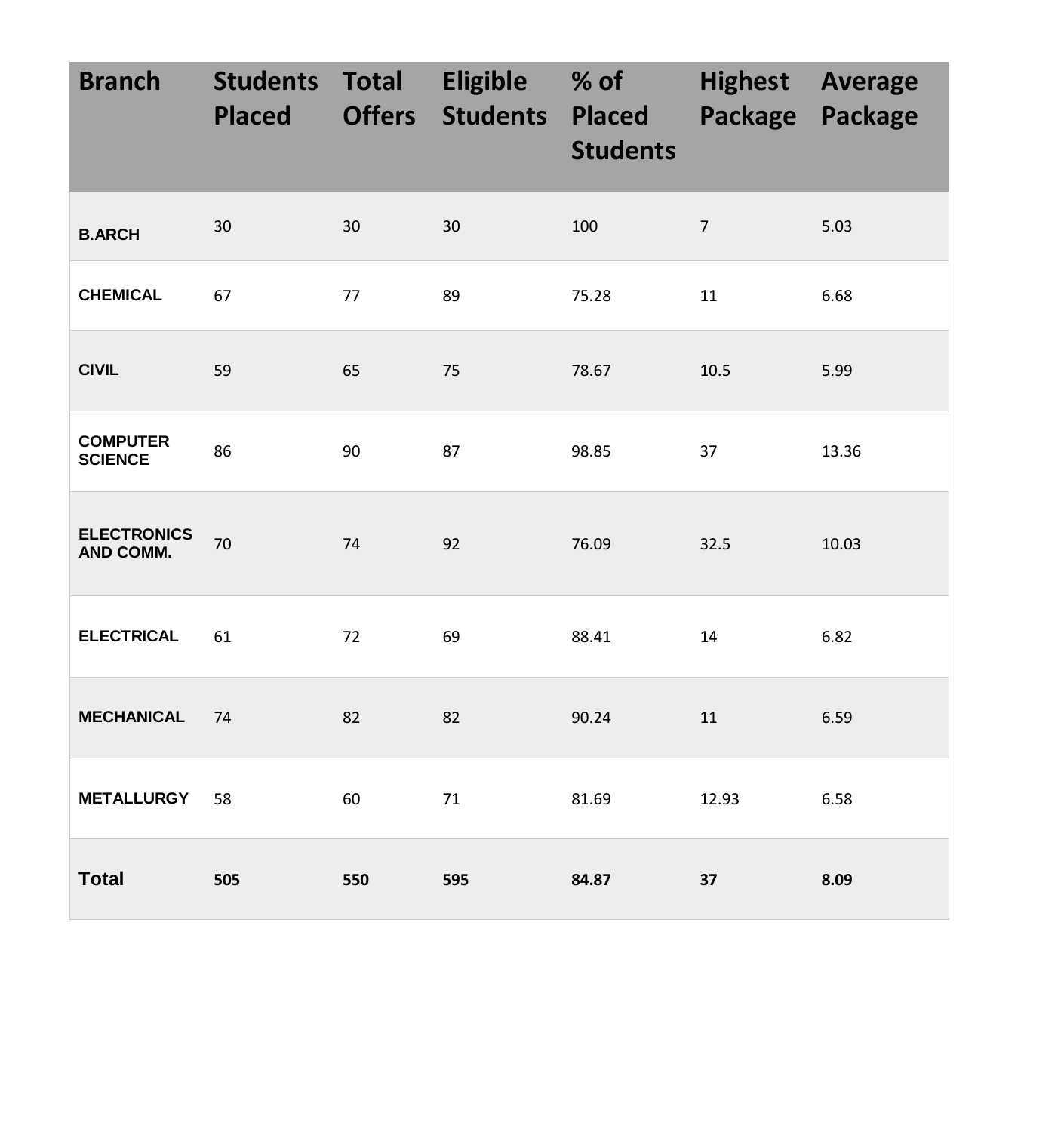### **Students Placed vs Total Eligible Students**

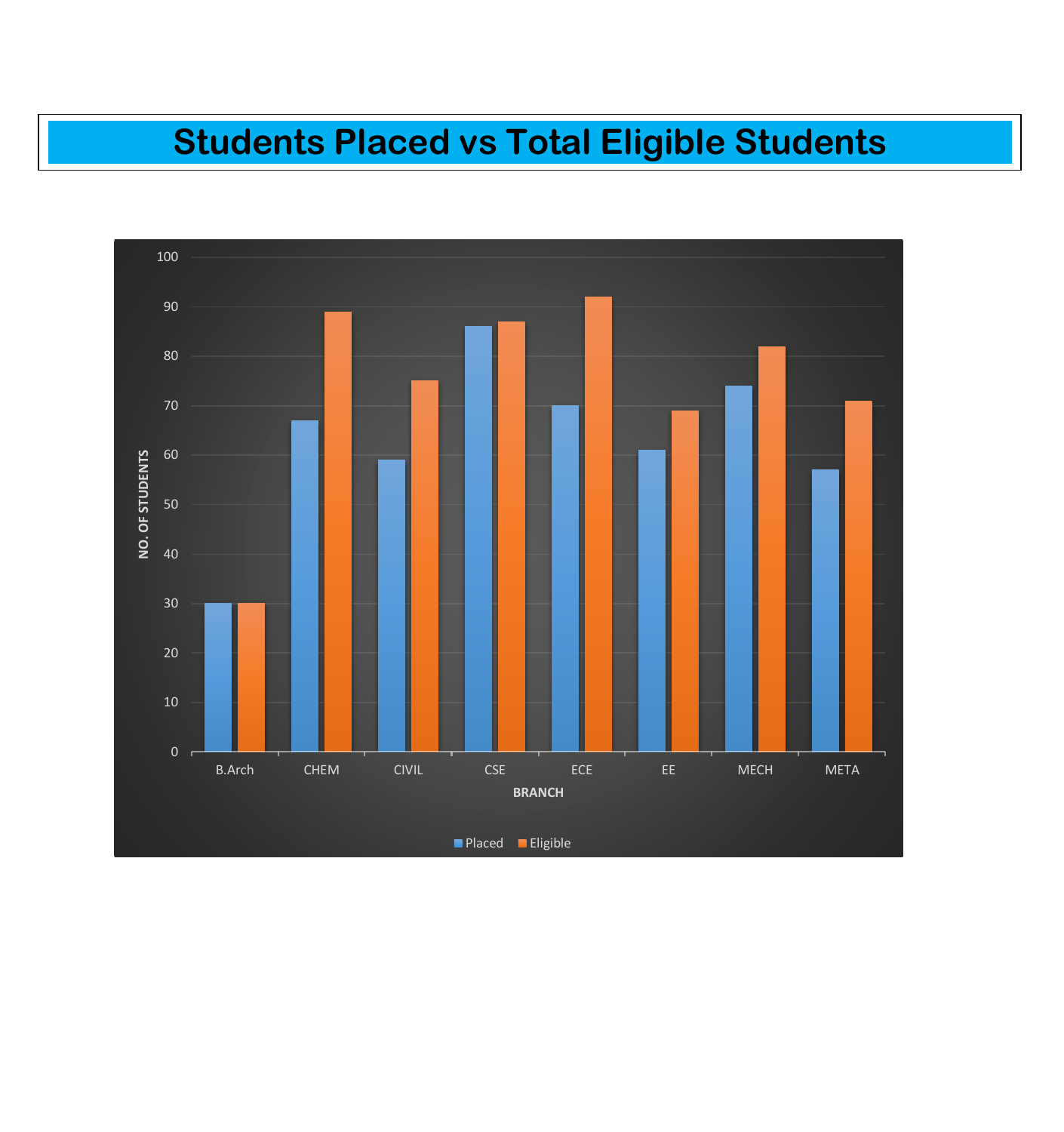# **PG Placement Statistics**

| Sr.No          | <b>Branch</b>                                                    | No. of Placed No. of<br><b>Students</b> | <b>Offers</b>  |
|----------------|------------------------------------------------------------------|-----------------------------------------|----------------|
| $\mathbf{1}$   | M.Tech (CHEMICAL)                                                | $\overline{2}$                          | $\overline{2}$ |
| $\overline{2}$ | M.Tech (CIVIL)                                                   | 5                                       | 5              |
| $\overline{3}$ | M.Tech (COMPUTER ENGINEERING)                                    | 20                                      | 21             |
| $\overline{4}$ | M.Tech (ELECTRONICS AND<br><b>COMMUNICATIONS)</b>                | 16                                      | 17             |
| 5              | M.Tech (ELECTRICAL)                                              | $\mathbf{1}$                            | $\mathbf{1}$   |
| 6              | M.Tech (MECHANICAL)                                              | 19                                      | 19             |
| $\overline{7}$ | M.Tech (NATIONAL CENTRE FOR DISASTER<br>MITIGATION & MANAGEMENT) | $\overline{3}$                          | $\overline{4}$ |
| 8              | M.Tech (RENEWABLE ENERGY)                                        | $\mathbf{1}$                            | $\overline{2}$ |
| 9              | M.Tech (METALLURGY)                                              | $\mathbf{1}$                            | $\mathbf{1}$   |
| 10             | M.Sc                                                             | 6                                       | 6              |
| 11             | <b>MBA</b>                                                       | 37                                      | 45             |
| 12             | Ph.d                                                             | $\overline{4}$                          | $\overline{4}$ |
|                | <b>Total</b>                                                     | 115                                     | 127            |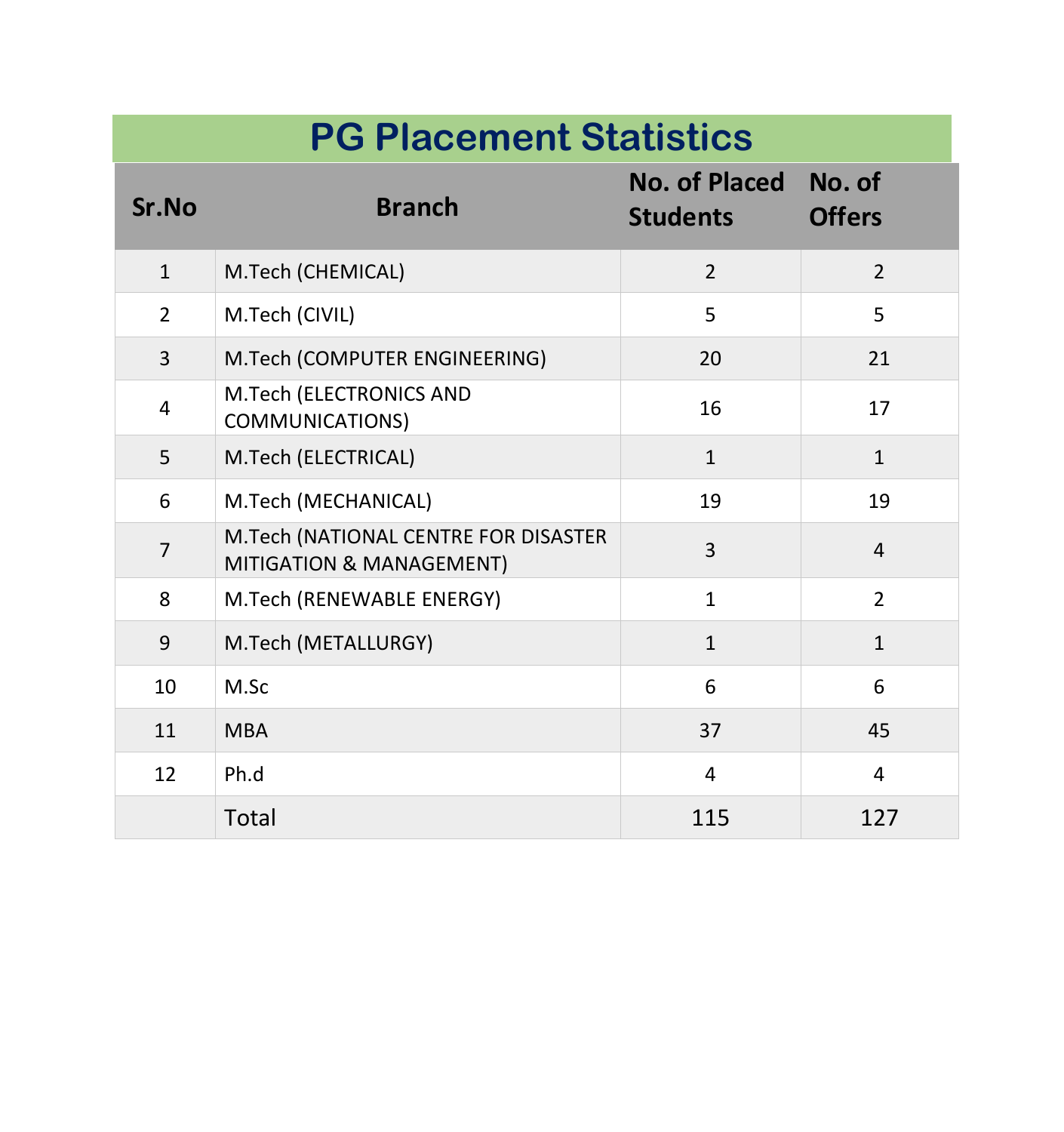| <b>Total Package Details of PG(in LPA)</b> |                |
|--------------------------------------------|----------------|
| <b>Maximum</b>                             | <b>Average</b> |
|                                            | 5.2            |

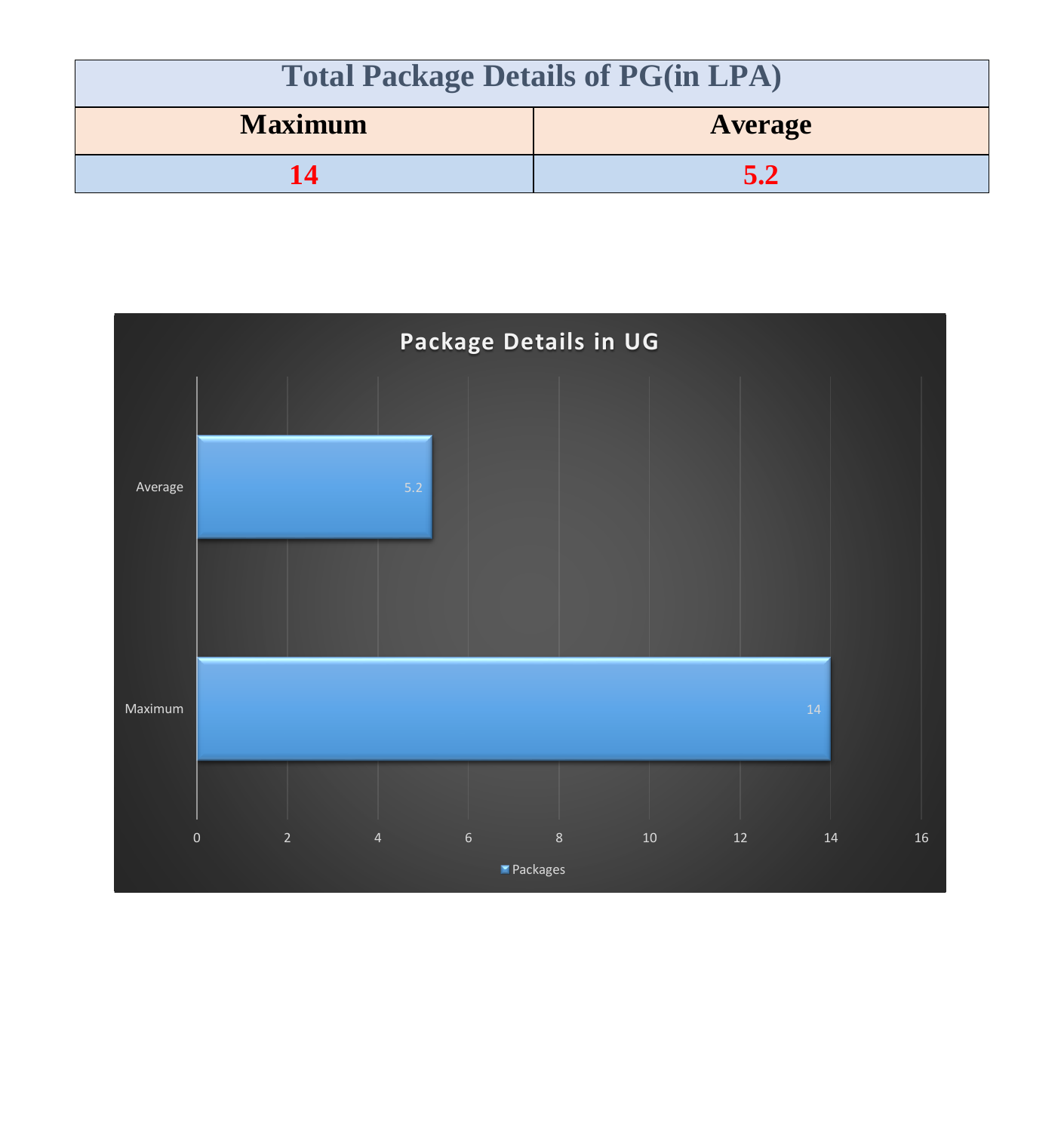# **PLACEMENT DETAILS(UG+PG)**

| <b>Total Placed Students</b> | 620  |
|------------------------------|------|
| <b>Total Offers</b>          | 677  |
| <b>Average Package</b>       | 7.56 |
| <b>Median Package</b>        | 6.5  |
| <b>Maximum Package</b>       | 37   |